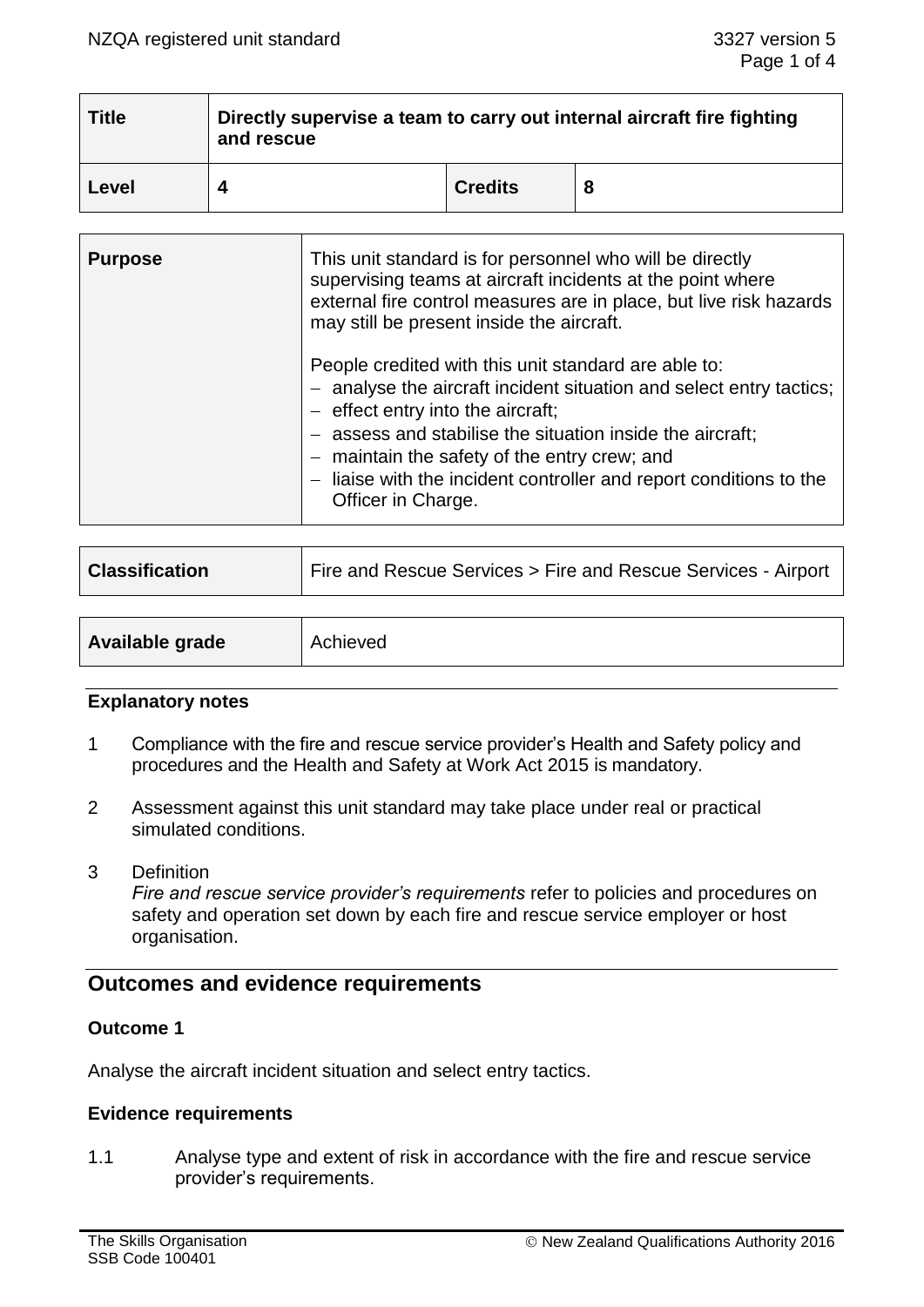- 1.2 Establish communications in accordance with the fire and rescue service provider's requirements.
- 1.3 Select entry tactics in accordance with the fire and rescue service provider's requirements.

Range may include but is not limited to – main entry doors, emergency doors and windows, openings in the airframe caused by impact, emergency slides, hatches, cut-in points.

- 1.4 Brief crew in accordance with the fire and rescue service provider's requirements.
	- Range entry procedure, equipment required, escape routes, preserving evidence.
- 1.5 Select resources and equipment for use in accordance with the fire and rescue service provider's requirements.
	- Range personal protective equipment, breathing apparatus, firefighting equipment, rescue equipment.

# **Outcome 2**

.

Effect entry into the aircraft.

### **Evidence requirements**

- 2.1 Operate equipment to enter aircraft in accordance with the fire and rescue service provider's requirements.
	- Range may include but is not limited to ladders, forcible entry equipment, stair ladders.
- 2.2 Make entry into aircraft in accordance with the fire and rescue service provider's requirements.
- 2.3 Assess the requirement for, and obtain, any additional fire and rescue resources to aid entry in accordance with the fire and rescue service provider's requirements.

## **Outcome 3**

Assess and stabilise the situation inside the aircraft.

## **Evidence requirements**

3.1 Assess interior conditions in accordance with the fire and rescue service provider's requirements.

Range heat, visibility, damage, stability.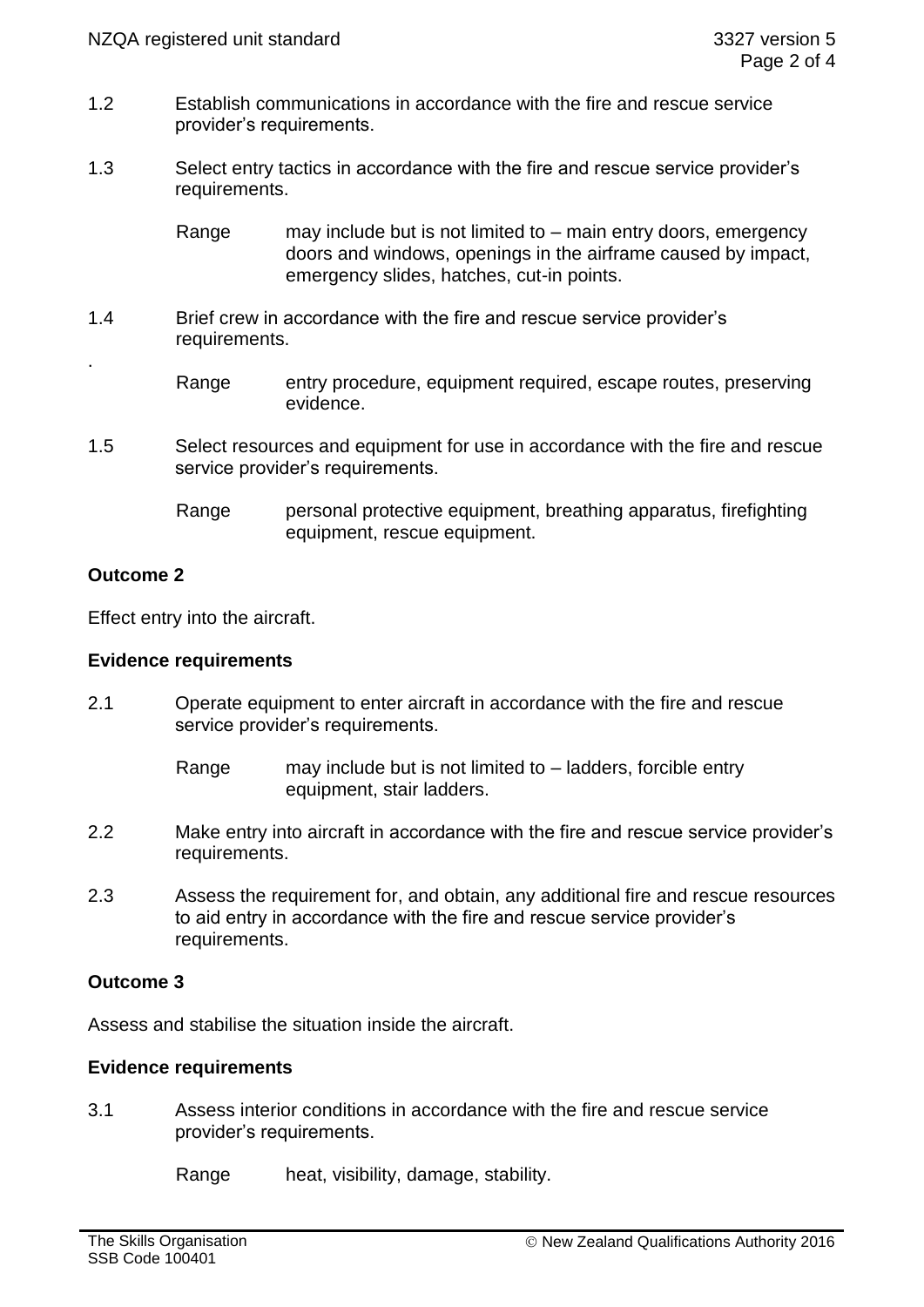3.2 Assess occupants for extrication and develop a plan to extricate them in accordance with the fire and rescue service provider's requirements.

Range trapped, injured, dead.

3.3 Action control measure/s to preserve evidence in accordance with the fire and rescue service provider's requirements.

## **Outcome 4**

Maintain the safety of the entry crew.

#### **Evidence requirements**

4.1 Identify hazards and conduct a crew briefing in accordance with the fire and rescue service provider's requirements.

Range crew, environment, resources.

4.2 Monitor crew safety in accordance with the fire and rescue service provider's requirements.

## **Outcome 5**

Liaise with the incident controller and report conditions to the Officer in Charge.

#### **Evidence requirements**

5.1 Communicate situation reports to the incident controller in accordance with the fire and rescue service provider's requirements.

Range frequency, circumstances.

- 5.2 Report conditions inside the aircraft to the Officer in Charge in accordance with the fire and rescue service provider's requirements.
	- Range may include but is not limited to heat, smoke, visibility, damage, extent of casualties, arrangement of occupants within the aircraft, aircraft stability, assistance required, changing conditions.

Range includes but is not limited to  $-$  personal protective equipment, heat illness, changes in environment.